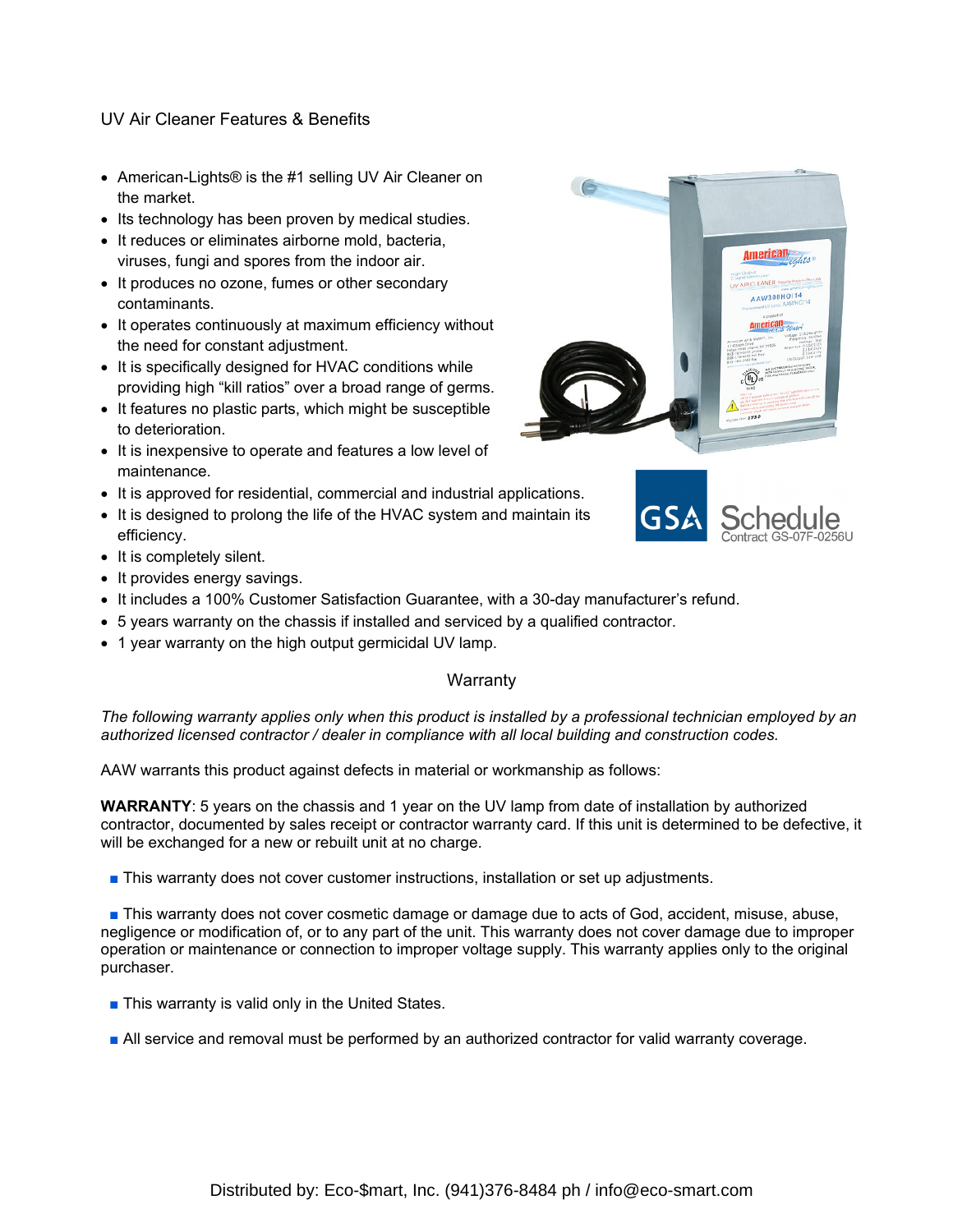### American-Lights® Specifications and Installation

The American-Lights® UV air cleaner is manufactured in the USA. All units are factory assembled and tested. They consist of electronic ballast, germicidal UV lamp and chassis, all constructed to withstand HVAC environments.

The American-Lights® is UL Listed\*\* for multi-volt operation at 120/240/277V, 50/60Hz. File # E42012<br>
State And The Company of the State of the State of the State of the State of the State of the State of the St



AIR DUCT MOUNTED ACCESSORY WITH RESPECT TO ELECTRIC SHOCK, FIRE AND CASUALTY HAZARDS ONLY.

**BALLAST:** The automatic electronic ballast is designed to deliver maximum UV production and reliability while suppressing noise. The ballast will automatically switch to 120/240/277VAC at 50/60Hz and will operate the American-Lights® HO germicidal UV lamps in temperatures of 35-135º F and airflows to 1,000FPM. Use of other lamps will void warranty.

**CHASSIS**: The chassis is constructed of durable, commercial grade 304 STAINLESS STEEL for many years of worry-free service. It is one integral assembly that maximizes serviceability. The lamp is held in place and supported in the air stream by heavy-duty steel clip which allows quick and easy service.

**UV LAMP**: The high output germicidal UV lamp has a 4-pin ceramic base with Teflon wiring. The quartz tube eliminates ozone production. Heat output is low, allowing the UV lamp to be installed safely in several different locations within the HVAC system.

| <b>UV Lamp Specs:</b>                                                           | Model: AAWHO/14                                   |
|---------------------------------------------------------------------------------|---------------------------------------------------|
| Length:                                                                         | 14.5"                                             |
| Base / End cap:                                                                 | 4-pin base, ceramic                               |
| Effective lamp life:                                                            | 12,000 hours                                      |
| Etch:                                                                           | AAWHO/14<br>GML600<br>www.americanairandwater.com |
| Lamp Diameter:                                                                  | 15 <sub>mm</sub>                                  |
| Base Diameter:                                                                  | 18.5 <sub>mm</sub>                                |
| Operating Voltage:                                                              | 54VAC @ 60Hz                                      |
| Starting Voltage:                                                               | 120VAC @ 60Hz                                     |
| Lamp Wattage:                                                                   | 36W                                               |
| UV Output /254nm@100hrs/                                                        | 12W                                               |
| UV Intensity:                                                                   | 106µW/cm <sup>2</sup> /sec @ 1m                   |
|                                                                                 | $800 \mu W/cm^2/sec$ @ 1 foot                     |
| GML600 AAWHO/14<br>www.attackensitur.fwater.com<br><b>ALITION: PROTECT EYES</b> |                                                   |

**Installation Tips** (detailed instructions are included with each air cleaner): Please observe all warnings. Disconnect power before lamp removal or lamp replacement. Proper installation should have lamp(s) at right angles to airflow, centered in duct or plenum.

UV light may be installed on either supply or return side of the coil and is equally effective.

**Note:** if UV is close to register or grill, lamp glow may cause objectionable night light effect.

Having established the location, drill a 1″ hole for the lamp. Snug unit to desired location. Using cotton gloves slide the UV lamp through the hole in the unit and duct until the retaining ring will not allow further insertion. Slide retaining clip over retaining ring and tighten the retaining clip's fasteners so it will not move. Carefully attach the plug to the 4-pin end of the lamp. Snap cover in place and power unit.

Drill a 7/16" hole in the duct 6 inches away from the mounting position of the UV lamp. Insert the indicator in the hole. When the lamp is lit, the plug will glow as an indicator that the unit is working correctly.

Lamp replacement: Requires original American-Lights® UV lamps Model # AAWHO/14.

**CAUTION**: The UV Light should be mounted a minimum of 36" from plastic air filters and heat source if on supply side.

**WARNING**: Prolonged exposure to UV light will burn the retina of the eyes and the skin.

\*\* The health aspects associated with the use of this product and its ability to aid in disinfection of environmental air has not been investigated by UL.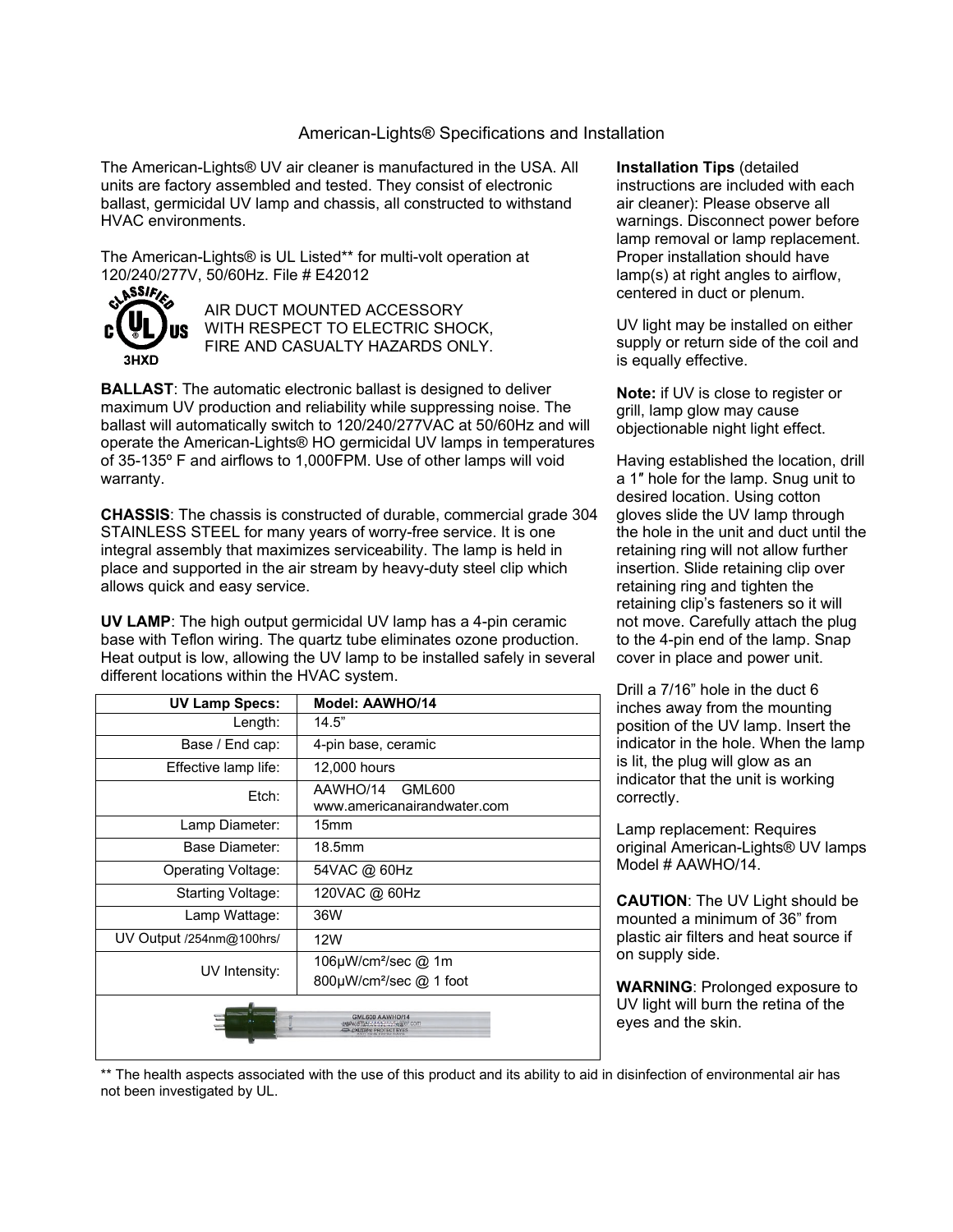# Chassis Material: Commercial Grade 304 Stainless Steel



Installation Tips

# **FOLLOW ALL LOCAL CODES AND REGULATIONS WHEN WIRING THIS UNIT!**

Because the American-Lights® UV Air Cleaner is designed for multiple and diverse applications keeping in mind the need for profitability and time constraints by installers, it requires a minimum of rules for a productive installation.

- Avoid direct exposure (within 36") of non-UV inhibited plastics. (Including drip pans, plastic air filters and filter frames) Avoid plastic coated wires, even if the coating is UV inhibited.
- Avoid ANY location that would permit the homeowner access to the lamp. (Example: closet door with louvers and the unit exposed when door is open or light is seen through the louvers.) The night light issue should be considered if the UV air cleaner is not being placed in the optimum location.
- Best location: across top of coil @ right angles to "A"; also return plenum if not within visible range of filters, grills etc. (Do not install this where a homeowner can remove the filter and see or touch the lamp).
- This High Output germicidal UV lamp will provide strong germicidal protection for 1 year. The reason it does not cycle on/off thereby maximizing its life and efficiency. To keep the system in top performance range, it is strongly recommended to replace the UV lamp every year.
- Review of the specification sheet and installation instructions will provide answers to most situations and questions.

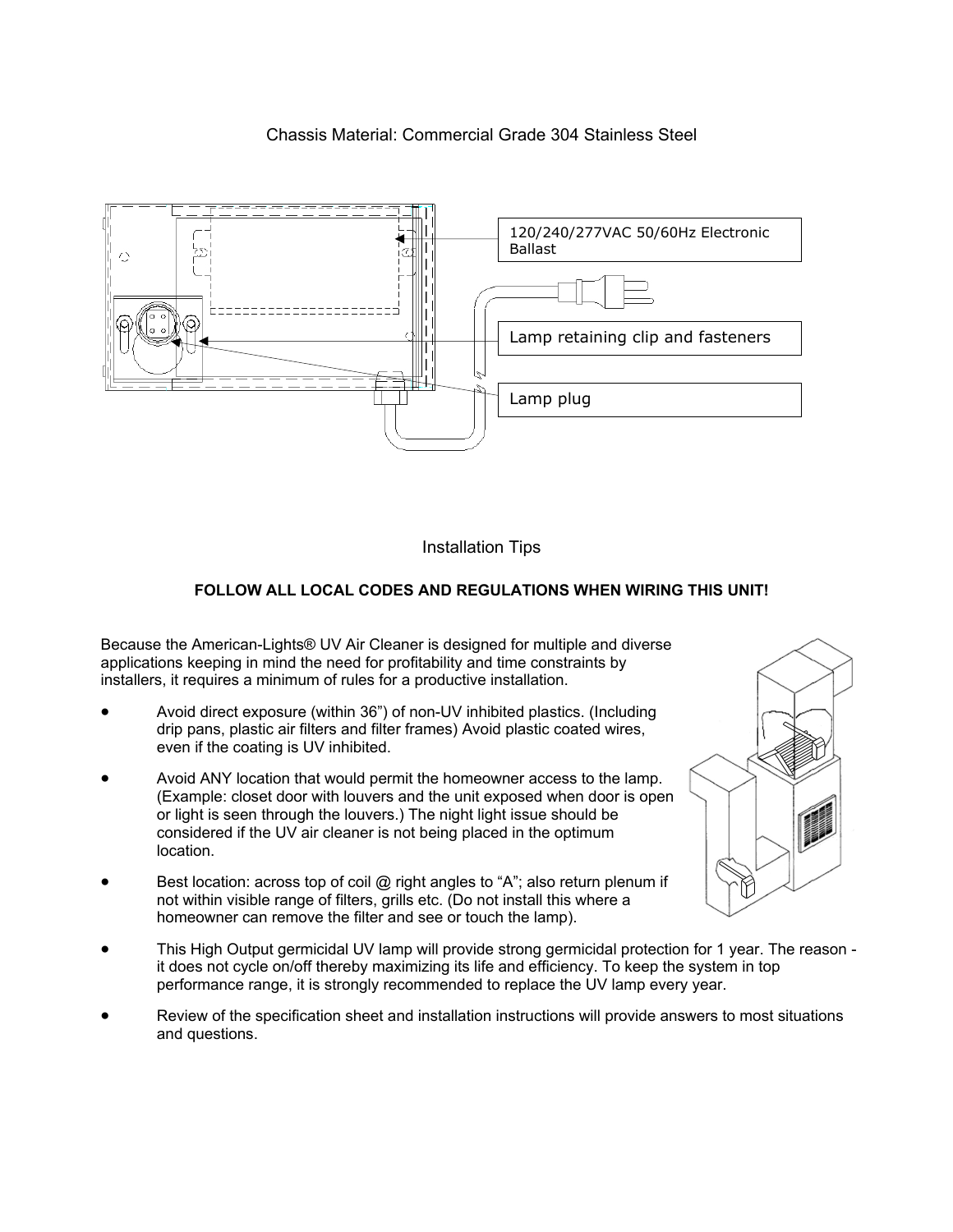# **Underwriters Laboratories - UL Certification # E42012**

UL is the trusted source across the globe for product compliance. Benefiting a range of customers from manufacturers and retailers to consumers and regulating bodies - UL have tested products for public safety for more than a century.

Underwriters Laboratories Inc. (UL) is an independent, not-for-profit product safety certification organization that tests products and writes Standards for Safety. UL evaluates more than 19,000 types of products, components, materials and systems annually with 21 billion UL Marks appearing on 71,000 manufacturers' products each year. UL's worldwide family of companies and network of service providers includes 66 laboratory, testing and certification facilities serving customers in 104 countries

# **American-Lights® - Multi-Volt UL Certified**

American-Lights® is UL certified for  $120/240/277V$ ,  $50/60Hz$ , file #E42012 and carries this mark:<br>
AIR DUCT MOUNTED ACCESSORY



AIR DUCT MOUNTED ACCESSORY WITH RESPECT TO ELECTRIC SHOCK. FIRE AND CASUALTY HAZARDS ONLY.

This C-US Listing Mark indicates compliance with both Canadian and U.S. requirements. UL encourages those manufacturers with products certified for both countries to use this combined Mark.

The UL Mark on our product means that UL has tested and evaluated representative samples of that product and determined that they meet UL's requirements. Under a variety of programs, products are periodically checked by UL at the manufacturing facility to make sure they continue to meet UL requirements.\*

The UL Marks may be only used on or in connection with products certified by UL and under the terms of written agreement with UL.

The fastest way to access the UL Certifications is going to www.ul.com and searching the UL Online Certifications Directory to:

▪ Verify a UL Certification

 $\mathcal{L}_\text{max}$ 

- Verify a UL Certified product use
- Verify a product safety standard

Or call a Customer Services Representative at 1-877-ULHELPS (854-3577). File #E42012

<sup>\*</sup> The health aspects associated with the use of this product and its ability to aid in disinfection of environmental air has not been investigated by UL.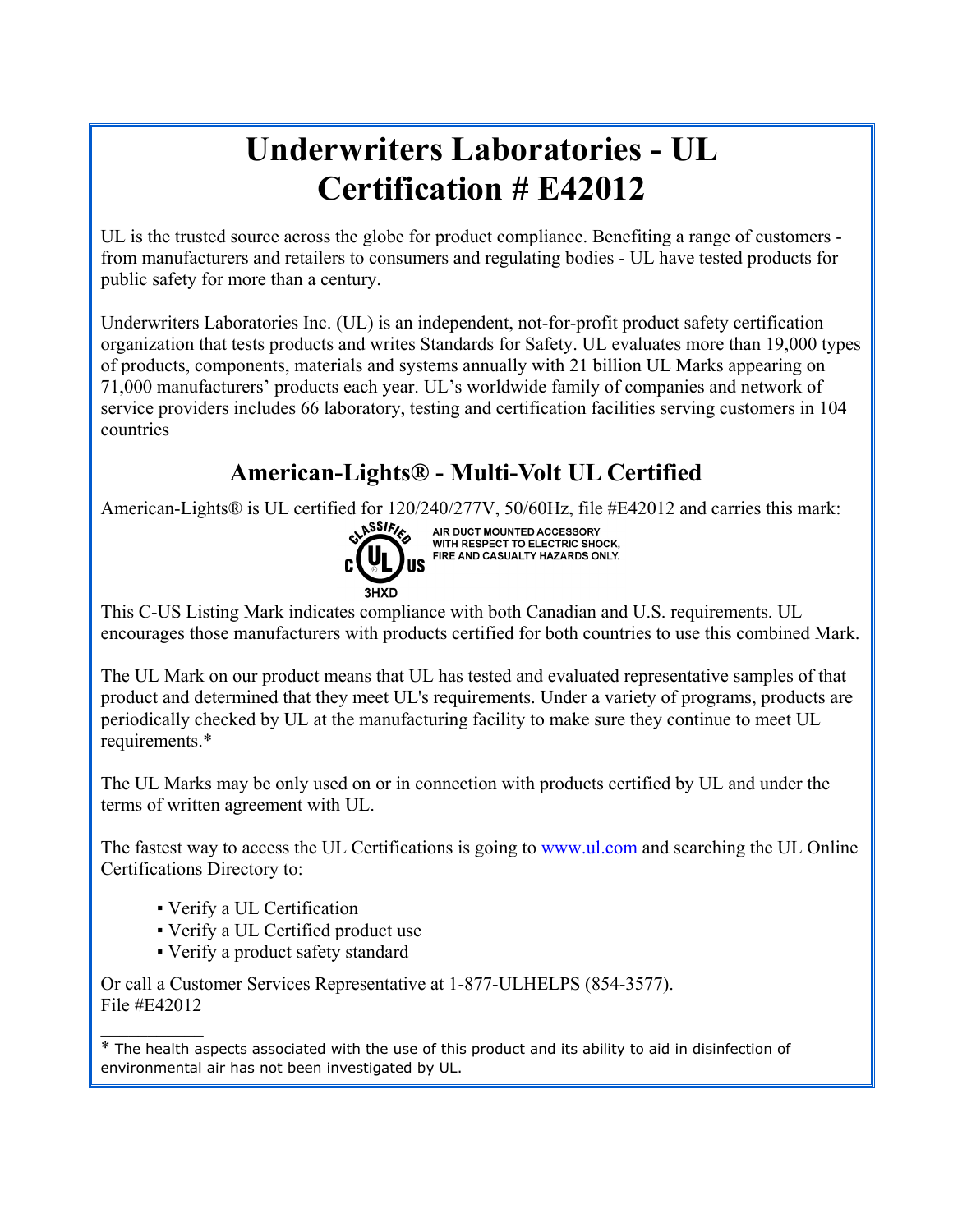### Lamp Replacement Instructions

For Best Results the UV Lamp Should Be Replaced Annually!

**WARNING:** Overexposure to germicidal UV can cause severe and permanent damage by burning the retina of the eyes. It could also burn the skin. Do not look directly at the UV light. Use special protective goggles.

**WARNING:** Before replacing the lamp, make sure the power is turned OFF.

**IMPORTANT:** Do NOT touch the glass portion of the lamp with bare hands. Use cotton gloves to avoid leaving fingerprints that will diminish the UV output. If you touch the lamp, clean it with soft cotton cloth.

**NOTE:** American Air & Water®, Inc. recommends that only authorized and qualified technicians perform the lamp replacement by following these guidelines:

- 1. Remove the protective outer cover of the chassis.
- 2. Pull the electrical connector from the lamp until disconnected.
- 3. Loosen the 2 fasteners that hold the lamp clip and slide the lamp clip in *OPEN* position.
- 4. Pull out the lamp by holding the ceramic base.
- 5. Using gloves slide the new UV lamp through the hole in the unit and duct until the retaining ring will not allow further insertion. Slide retaining clip over lamp ring and tighten the clip's fasteners so it will not move.



- 6. Reconnect electrical connection by attaching the plug to the 4-pin end of the lamp.
- 7. Replace protective outer cover and turn power source back on.

The American-Lights® High Output UV lamp



American-Lights® is registered in the U.S. Patent and Trademark Office. US Trademark Registration No: 2,839,201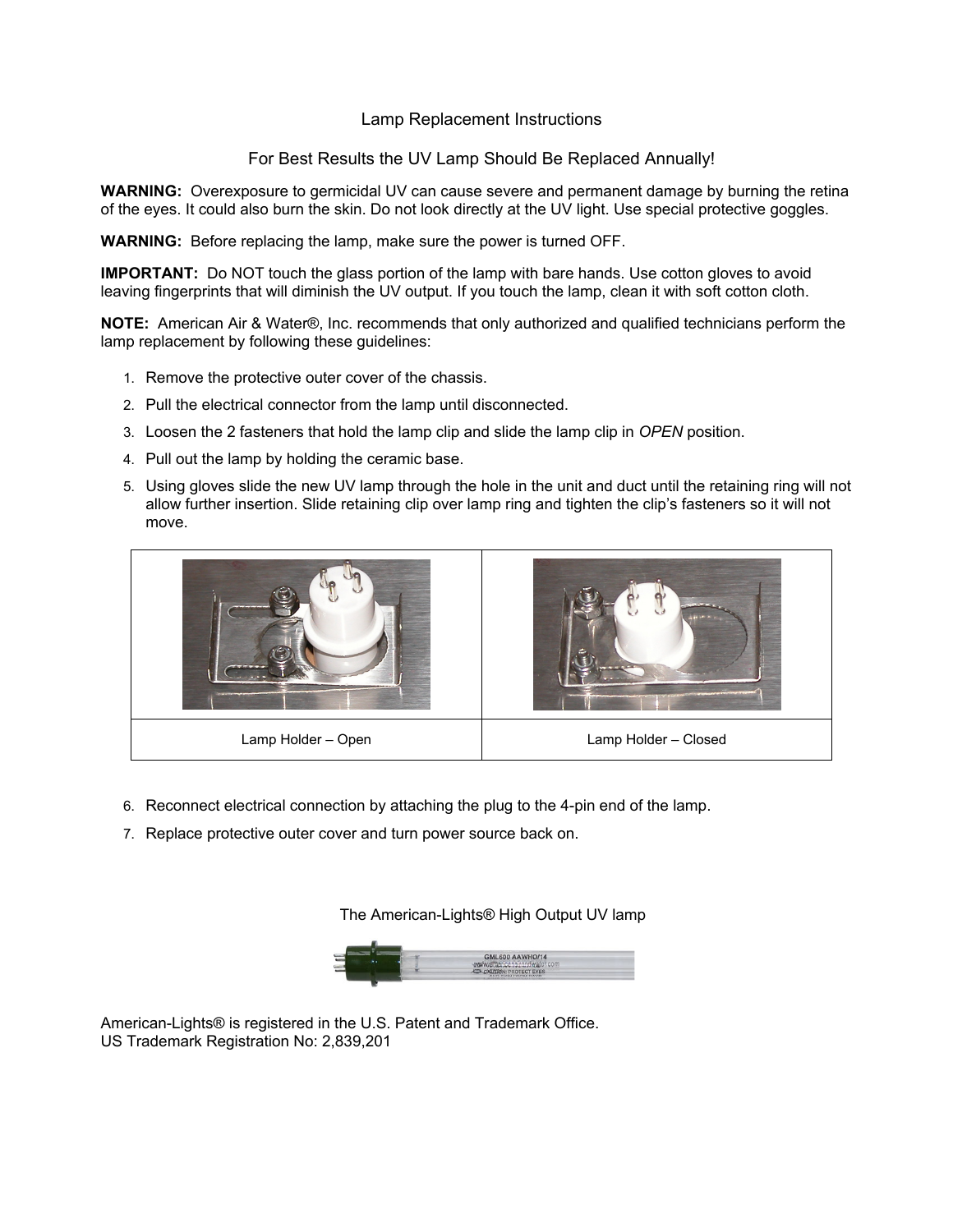# Questions And Answers

#### **Q. Does UV really work for air disinfection?**

**A.** Absolutely. The ability of UV to breakdown the DNA of germs like mold, spores, viruses and bacteria has been proven under numerous studies. Delivering the appropriate UV dose depends on the application.

 Example 1: In critical environments, i.e. hospitals, clean rooms, food processing plants, the objective would be to have instantaneous kill. Therefore, UV lamps would blanket the air passage system and the airflow directed over and between lamps, which provide for maximum kill of germs.

 Example 2: In residential applications, the objective is to create a cost effective and continuous method for air disinfection and energy savings. Properly installed UV systems will keep the cooling coil free of microbial growth which results in energy savings. Also, a cumulative UV dose will be introduced to the air flow in each consecutive passing by the UV lamp promoting healthier indoor environment.

#### **Q. How does UV provide energy savings?**

**A.** It is a well known fact that mold and other microbes grow on the cooling coil clogging it and reducing the heat exchange ratio. UV shining on the coil will promote energy savings by:

a) Keeping the coil in "like new" condition therefore preserving or improving the heat exchange rate.

 b) Removing mold growth from the coil prevents clogging therefore improves the pressure drop across the coil and reduces the load on the blower.

#### **Q. How does UV prolong life of the AC system?**

**A.** By keeping the air handler free of microbial growth UV preserves the coil and reduces the total load on the AC unit, which translates into fewer and shorter on/off cycles and, respectively, in longer effective life of the AC system.

#### **Q. Has UV technology been tested?**

**A.** Yes. Westinghouse, General Electric, Penn State University, Harvard School of Public Health and the EPA, among others, have conducted tests on the UV germicidal effectiveness. UV light has also been field tested in commercial settings, hospitals and laboratories for many years.

#### **Q. What does GSA say about UV?**

**A.** UV has been incorporated in the Facilities Standards for the Public Buildings by the US GSA Office of the Chief Architect as follows: *"Ultraviolet light (C band) emitters/lamps shall be incorporated downstream of all cooling coils and above all drain pans to control airborne and surface microbial growth and transfer. Applied fixtures/lamps must be specifically manufactured for this purpose."* 

#### **Q. What is the American Society of Heating, Refrigerating and Air-Conditioning Engineers (ASHRAE) position on UV?**

**A.** *"Airborne infectious disease transmission can be reduced using dilution ventilation, … filtration, and UVGI (ultraviolet germicidal irradiation)."* ASHRAE recommends further research to be conducted with top priority given to filtration and UVGI research.

#### **Q. Have indoor airborne contaminates increased?**

**A.** Yes! Self defrost refrigerators, air conditioning and energy tight homes, are a few examples of environments that now provide breeding grounds for growth of mold and bacteria that can get airborne.

#### **Q. What types of germs are affected by UV?**

**A.** Germicidal UV is very effective against virtually all microbes including cold-causing viruses, infectious bacteria, allergens and asthma triggers like various molds and toxic mold spores.

#### **Q. Is UV light harmful to people?**

**A.** Prolonged exposure to UV light is harmful to all living organisms, including people. That's why the UV systems are designed with safety in mind. With properly installed UV units the risk of exposure to UV is minimized by warning labels, interlock switches and proper training. This provides for safe operation and maintenance.

### **Q. If UV is harmful, is it safe to look at the light through the sight-glass?**

**A.** UV cannot pass through regular glass. There is no harm to look at the sight-glass to see if the lamp is on. The sight-glass is an indicator - there is no need to look through it. Just observe from a distance.

#### **Q. How does the American-Lights® UV Air Cleaner Work?**

**A.** The American-Lights® is installed on either the cold air return or supply side of your HVAC system. The lamp emits germicidal UV light that greatly reduces or eliminates germs circulated by the HVAC system. If installed on the coil, the UV lamp will keep it clean of microbial growth which will result in energy savings.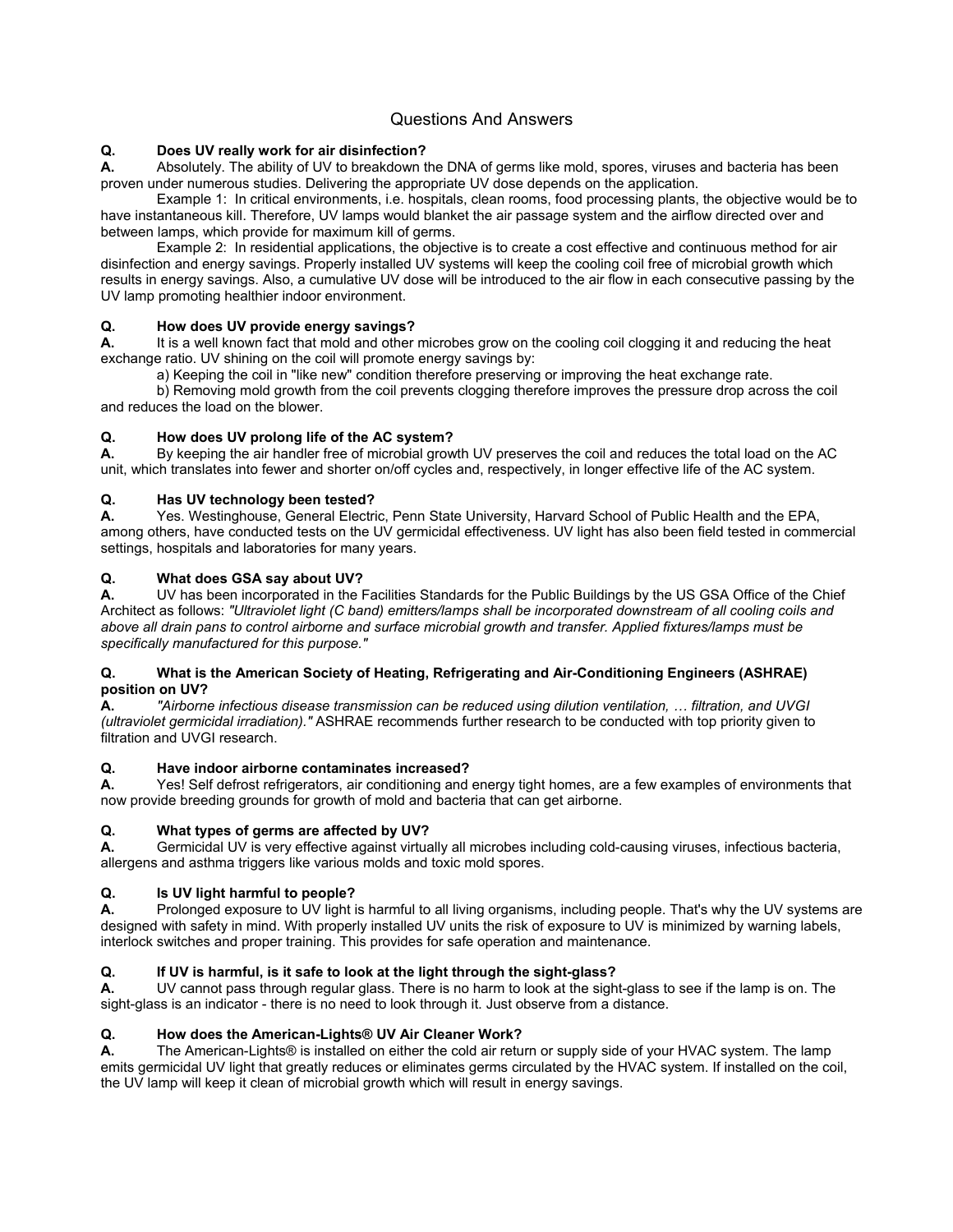#### **Q. What is the life of the UV lamp?**

**A.** The American-Lights® UV lamp has an effective life span of one year. It is strongly recommended that the UV lamps are replaced annually to keep the UV system in top performance range. The lamp will continue to shine after one year but UV, which is invisible to human eye, deteriorates rapidly.

# **Q. How do I know when it is time to replace the lamp?**<br>**A.** The indicator glows if the lamp is working. The UV lamp

The indicator glows if the lamp is working. The UV lamp should be replaced every year.

#### **Q. Does the American-Lights® UV air cleaner operate continuously?**

**A.** Yes. The American-Lights® UV air cleaner must stay on 24 hours a day.

#### **Q. Is the American-Lights® expensive to operate?**

**A.** Not at all. The American-Lights® lamp only consumes about 7 - 10 cents a day in energy costs. For best results, simply keep the lamp free of dust and replace the lamp once a year.

#### **Q. Is UVC similar to ozone?**

**A.** No! Ozone is a gas; UVC is electromagnetic energy similar to light. Ozone can mix with the air and travel by air currents into the breathable air space. Ozone is very corrosive - it oxidizes the material it contacts. UVC is wave energy and does not mix with the air. To be effective, that energy has to be in direct line of sight. The UVC energy diminishes with distance from the UV source.

#### **Q. Why not use an ozone generating air cleaner?**

**A.** The EPA and American Lung Association are strongly against the use of ozone indoors. It has been determined that ozone is corrosive to lung tissues. In addition, ozone can damage your HVAC system.

#### **Q. Don't filters eliminate germs?**

**A.** Filters do trap microbes; but even the most sophisticated ones do not contain 100% of the germs. Germs reproduce rapidly and re-contaminate the indoor air. The air filters can easily become breeding grounds for new colonies of microorganisms.

#### **Q. Do microorganisms have to be within sight of the UVC to be killed?**

**A.** Yes. Germs must be exposed to UVC. Germs can be affected by reflected UVC also but it takes longer and they must be closer to the reflected light. Some materials, primarily polished aluminum, effectively reflect UVC. The common mirror will not.

#### **Q. What is the American-Lights® warranty?**

**A.** 5 years from the date of installation by an authorized dealer, documented by sales receipt or warranty card.

#### **Q. Is the American-Lights® certified?**

**A.** Yes. The American-Lights® is UL listed\* for multi-volt operation at 120/240/277V, 50/60Hz. The UL file number under which the system is listed is: E42012.

#### **Q. How can I get American-Lights® Air Cleaner installed?**

**A.** If you cannot find a contractor that carries American-Lights®, call American Air & Water®, Inc. at 888-378-4892 or visit our website www.americanairandwater.com for the name of a contractor near you.

#### **Q. During initial operation, the lamp burns green instead of blue. Is this normal?**

**A.** No. After five (5) minutes, the lamp may be deemed defective.

#### **Q. Where in your home should you place UVC?**

 $\overline{\phantom{a}}$ 

**A.** Standing indoor air has such volume and is so dispersed throughout the rooms it is next to impossible to effectively purify it. But there is one place where 100% of the air can be conditioned every 12 to 15 minutes. That area is in the operating central HVAC system. Cleaning and purifying the indoor air should be done within the HVAC system. It is within this system that the UVC lamp should be placed to take advantage of the one point through which all the air passes several times a day and where it can be disinfected.

<sup>\*</sup> The health aspects associated with the use of this product and its ability to aid in disinfection of environmental air has not been investigated by UL.